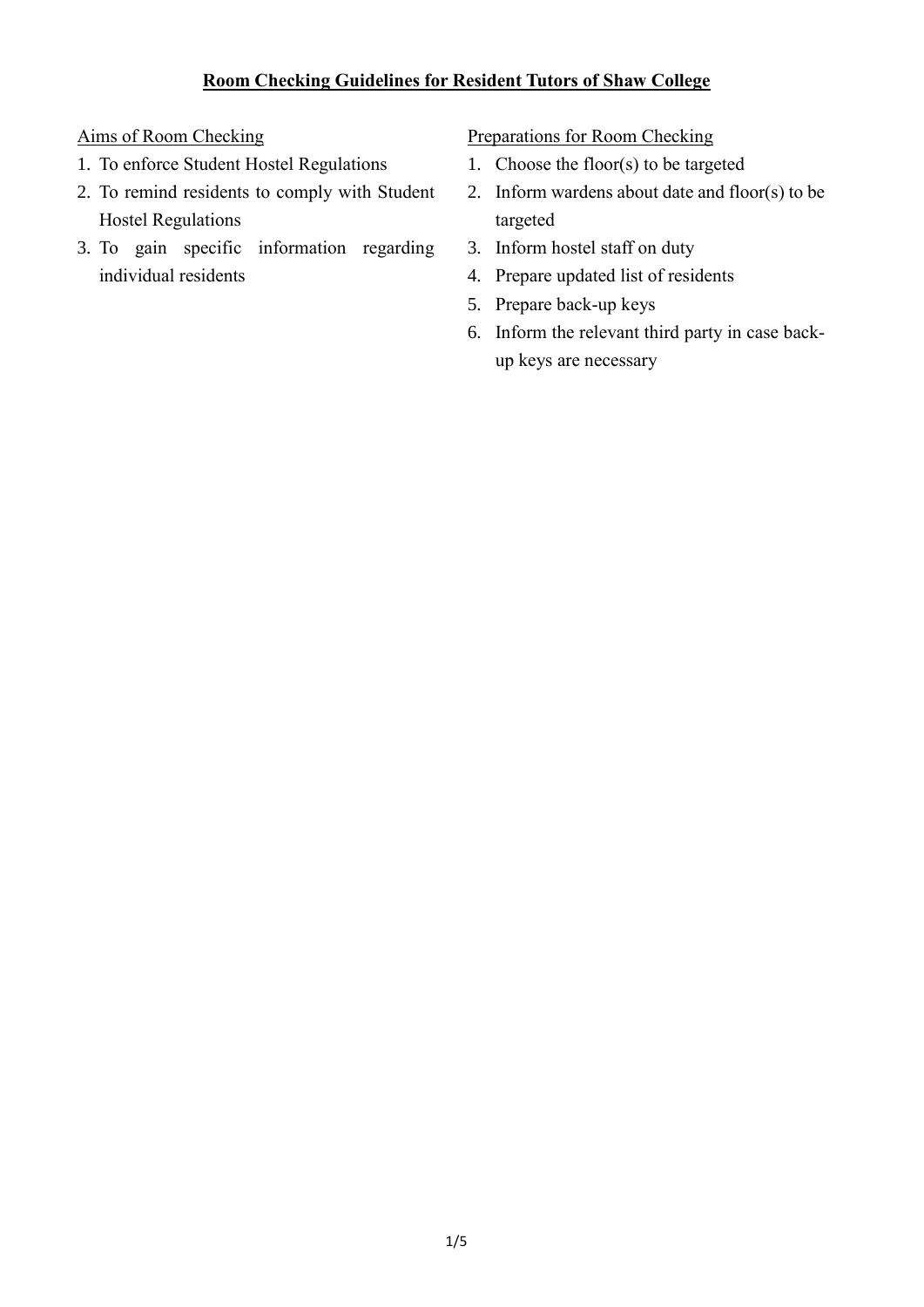# Procedures for Room Checking

Knock on the door. Identify self as Resident Tutors (hereafter, RTs). Say, "The Resident Tutor(s) is/are here to check your room. Would the residents of Room No. XXX please open the door."

Knock is answered

- 1. Present proof of RT identity.
- 2. Check SIDs of all students present in the room.
- 3. Inform residents that they have to cooperate in the room check. Residents are allowed to ask RT(s) to stay outside the room until they tidy up their personal belongings.
- 4. RT(s) check if there is anyone hiding inside closets, under beds or desks, near windows, or in other locations. If necessary, RT(s) may ask residents to move or open any objects for checking. If residents refuse to move or open any objects, RT(s) will do the room check with the witness of the relevant third party.

#### There is no answer after counting to three

Give warning: "Residents of Room No. XXX, if you give no answer after we count to three, we will open the door with our back-up keys."

There is no answer after counting to three again

Give final warning: "Residents of Room No. XXX, we will now open the door with our back-up keys."

The relevant third party must be present. Details please refer to Pt.2 of "Matters Needing Attention"

There is someone in the room

After turning on the light, show your RT identity.

There is no one in the room

If irregularity is found  $\sqrt{2}$ 

- 1. Explain relevant Student Hostel Regulations to person(s) concerned.
- 2. Ask host resident(s) and visitor(s) to get their SIDs and room keys and lock their room; accompany them to the counter in the lobby.
- 3. Record incident in logbook and inform wardens for possible disciplinary action.

1. Thank residents for their cooperation. If no irregularity is found

> 2. Close door firmly.

With the witness of the relevant third party, RT(s) check if there is anyone hiding inside closets, under beds or desks, near windows, or in other locations. Upon completion of room check, RT(s) post notice on outside of the door, informing residents about the time, person involved, and reasons for the room check.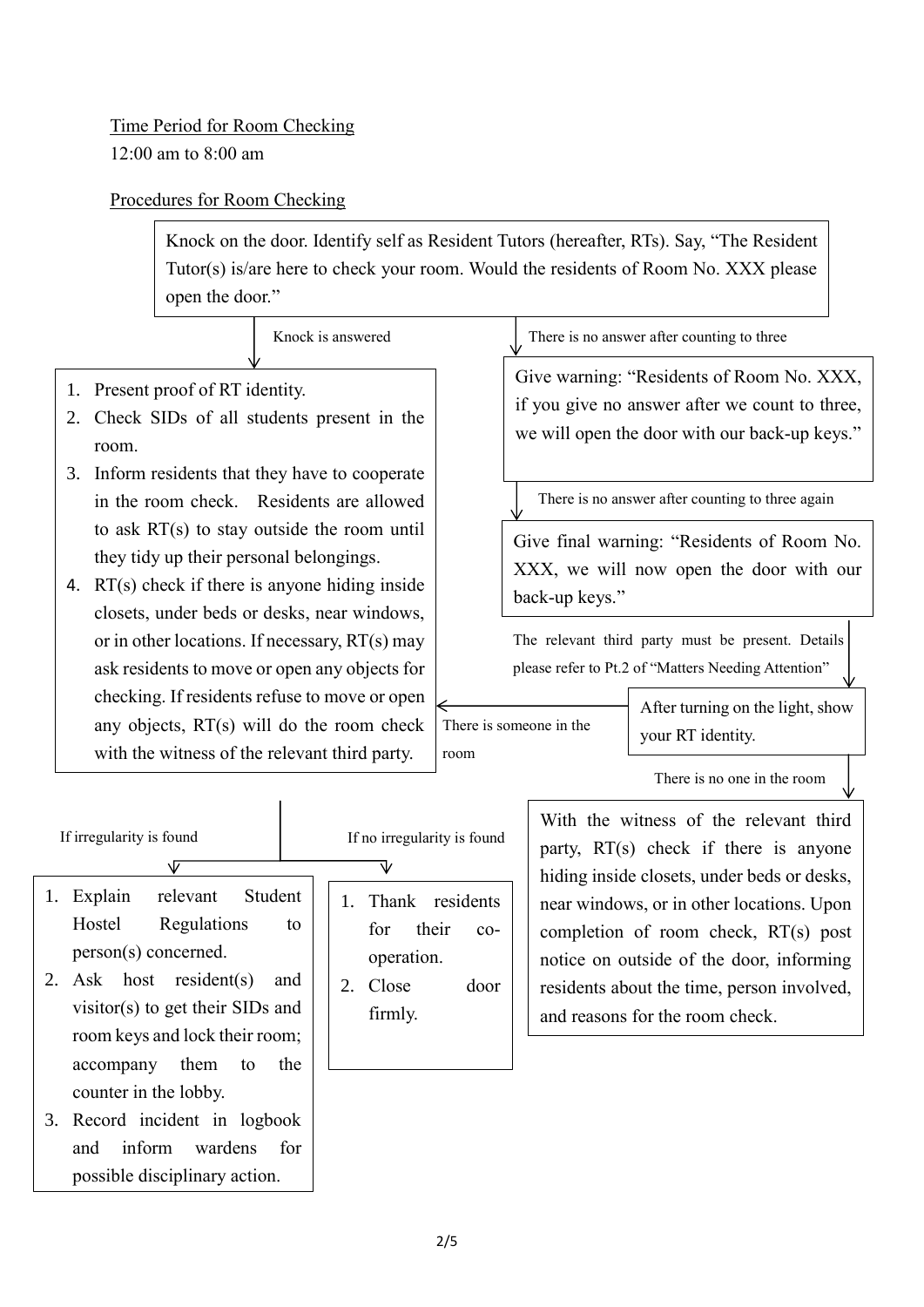Matters Needing Attention

1. If necessary, block off staircases in order to prevent illegitimate visitors from running away before and/or during the room check.

- 2. (a) The relevant third party must be present as witness if tutors (at least two of them) open the door with back-up keys when no one answers the door or there is nobody in the room. The sequence for inviting the third party is: Resident Association (thereafter, RA) representative, other residents, hostel staff.
	- (b) The sequence for inviting RA representative is: President, two Vice-Presidents and other RA representative of the respective hostel floors. If no RA representative is available, RT(s) may invite other resident to come as witness for the room check. If RT(s) fail to find a RA representative or a resident as witness within five minutes, hostel staff may be invited as witness for the room check.

3. If visitor(s) of the opposite sex is/are found (including in the pantries) during the room check, tutors should record the names of both resident host(s) and visitor(s) together with a verbal warning, and report the case to the wardens for disciplinary action.

4. In order to minimize disturbance to others, RT(s) should avoid discussing the case with residents and/or visitors involved on the respective floor.

5. RT(s) should wake up residents who are found asleep upon opening the door, and check their SIDs and the room in accordance with the normal procedures.

6. Under no circumstances do RTs have the authority to check the Hong Kong Identity Card of any person.

7. If residents are discovered violating Student Hostel Regulations (e.g. smoking, playing mahjong) during the room check, RTs should record the case with a verbal warning and report it to the wardens for possible disciplinary action. Any mahjong found should be confiscated for later handling.

8. If the situation becomes out of control (e.g. residents involved become emotional or violent or refuse to present their SIDs), RTs should report the case to the wardens and/or staff on duty immediately. If necessary, RTs may contact the CUHK Security Office at 3943 7999 or the Hong Kong Police Force at 999 for assistance.

9. Residents may approach wardens if they disagree on how to implement room checking procedures. Wardens will consider these case-by-case.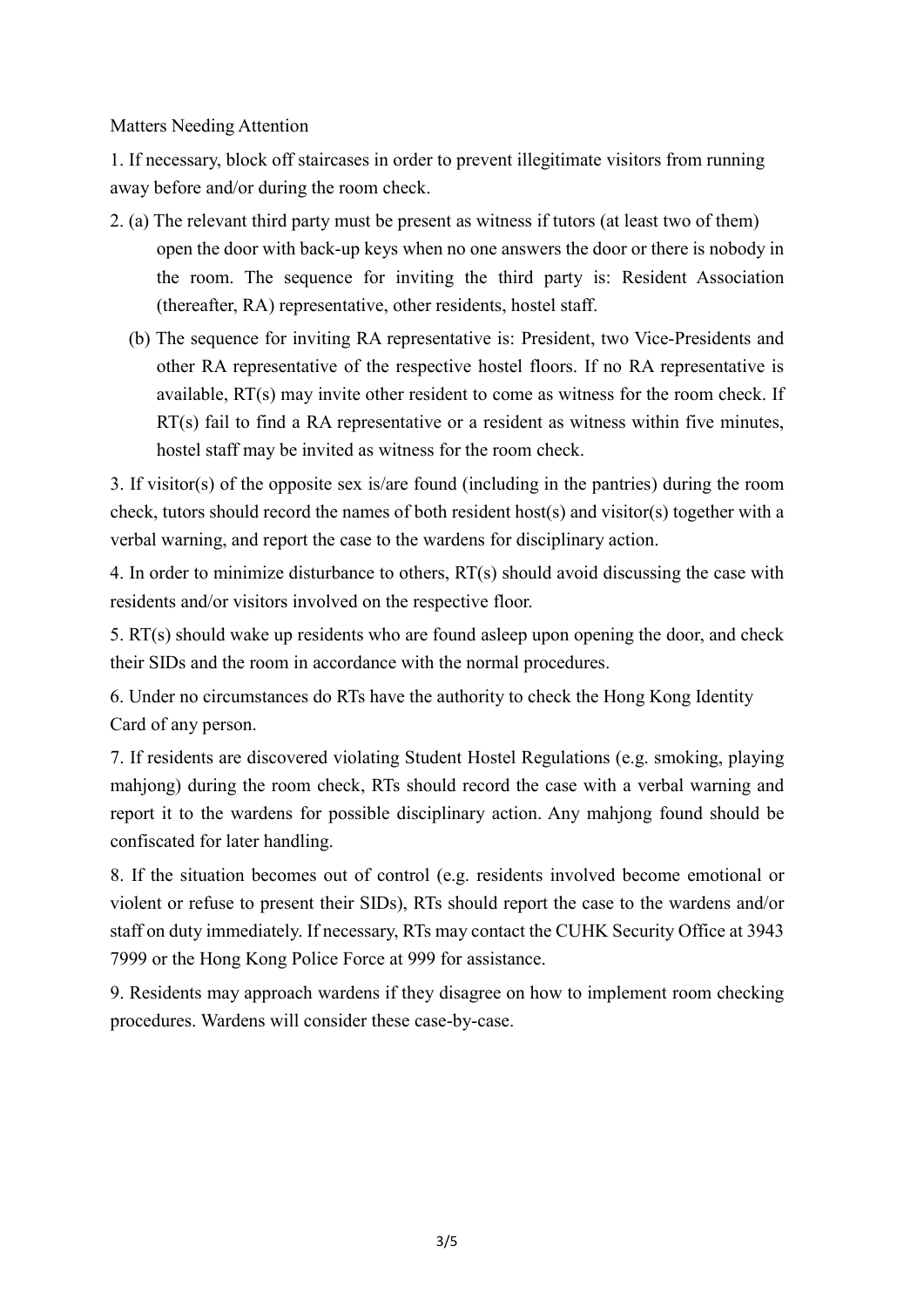## Disciplinary Actions

1. Visitors who are residents of Shaw College:

If residents are found in a hostel they are not residing in, RTs should ask them to present their SIDs and confirm their identity by checking it with the hostel resident lists. If residents are discovered to be overstaying without prior registration, wardens or RTs should explain to them possible penalties and procedures together with a verbal warning. The case should be recorded and handled according to the Student Hostel Regulations.

2. Visitors without prior registration:

If visitors are found not to have registered in advance, RTs should record the names of both resident hosts and visitors, and then follow the procedures below.

- 2.1 Visitors:
	- 2.1.1 Visitors who are Full-time-CU-Students (excluding resident students of Shaw College):
		- $\triangleright$  Three options are given to the visitors:
			- o Leave the hostel immediately.
			- o Stay with the resident hosts in the lobby after registering properly at the counter.
			- o In special cases, wardens may allow the visitors to register, and purchase an "overnight visitor ticket" at the counter, and stay with the residents of the same sex in their room.
		- $\triangleright$  Penalties are to be levied according to the Student Hostel Regulations.
	- 2.1.2 Visitors other than Full-time-CU Students:
		- $\triangleright$  Visitors should leave the hostel immediately.
		- $\triangleright$  Without the approval of wardens, if visitors are found staying with the absence of resident hosts, RTs should inform wardens and the CUHK Security Office for immediate assistance. If resident hosts are present, RTs should still ask visitors to leave their HKID number and phone number for record. If visitors refuse to leave the above information (visitors have the right to refuse to do so), RTs should inform wardens and the CUHK Security Office for immediate assistance.